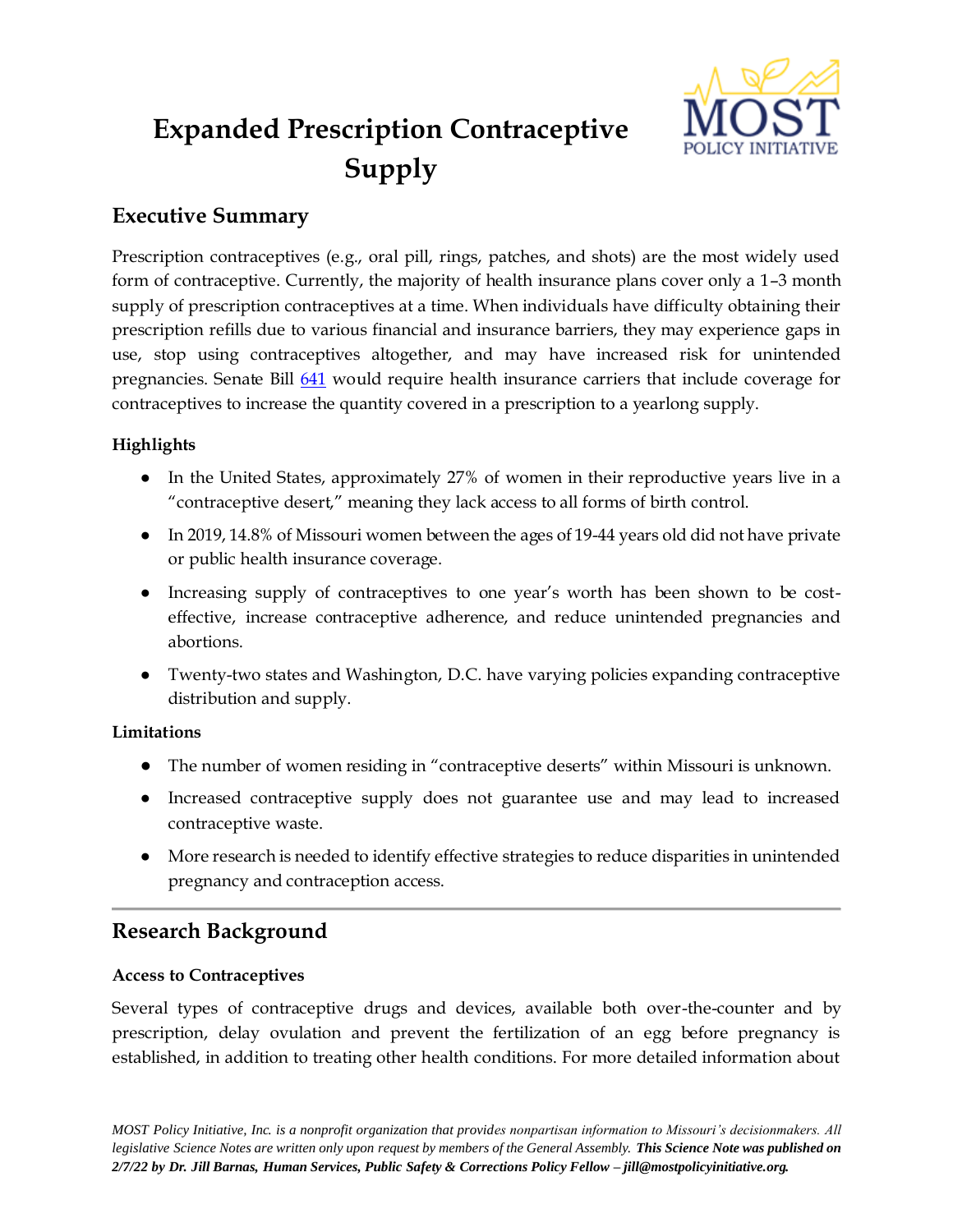the mechanisms of contraceptive drugs and devices, please see the previously published Science Note: [Contraceptive Accessibility.](https://mostpolicyinitiative.org/science-note/contraceptive-accessibility/) 

In the United States, it is estimated that approximately 27% of women in their reproductive years live in a "contraceptive desert," meaning they lack access to all forms of birth control.<sup>1</sup> There are a variety of social determinants that can create barriers to oral contraceptive access. One national survey of 1,385 women reported that among the 68% of individuals who had ever tried to obtain a prescription for hormonal contraception, 29% had problems accessing the initial prescription or refills.<sup>2</sup> Other challenges included cost barriers or lack of insurance (14%); challenges in obtaining an appointment or getting to a clinic (13%); the health care provider requiring a clinic visit, examination, or Pap test (13%); not having a regular physician or clinic (10%); difficulty accessing a pharmacy  $(4\%)$ ; and other reasons  $(4\%)$ .<sup>2</sup>

#### Poverty in Missouri

Poverty disproportionately affects women and racial/ethnic minority populations. <sup>3</sup> Missourispecific data indicated 14% of women had incomes below the poverty line compared to 11% of men in 2018.<sup>3</sup> Twenty-six percent of the African-American population were living in poverty compared to 11% of the White population; the unemployment rate for African American women was 4.9% compared to 3.1% for White women.<sup>3,4</sup> Most Missourians have access to health care with employer-provided insurance, but those at the lowest levels of income are often not provided employer health benefits. In fact, 32.7% of insured Missourians have public health insurance.<sup>3</sup> In 2019, 14.8% % of Missouri women between the ages of 19–44 years old did not have private or public health insurance coverage.<sup>5</sup>

During the COVID-19 pandemic, women were 1.3 times more likely than men to consider leaving the workforce, with Black women and women with children most likely to leave the workforce.<sup>4</sup> In Missouri from March to June of 2020, 30,000 more women became unemployed compared to men.<sup>4</sup> This number decreased by September, but 6,000 more women than men were still unemployed. Job loss, irregular job schedules, and hourly wages can decrease financial stability and create barriers to short- and long-term financial wellbeing.<sup>3</sup>

#### **Contraceptives and Insurance Coverage**

Insurance coverage may create unintentional barriers to accessing contraceptives. <sup>6</sup> Currently, the majority of insurance plans cover only 1-3 months' worth of prescription contraceptives at time.<sup>6</sup> One of the cited barriers for prescription contraceptive accessibility is related to accessing the initial prescription or refills.<sup>1</sup> When individuals have difficulty obtaining their prescription refills, they may experience gaps in use or stop using oral contraceptives altogether.<sup>6</sup> This may disrupt the mechanism of action for these drugs or devices and may lead to unintended pregnancies.

Research investigating contraceptive adherence with monthly refills found a low level of adherence, which is associated with higher odds for unintended pregnancy. In a St. Louis area study of 619 women, approximately 30% (187 women) obtained all their monthly refills on time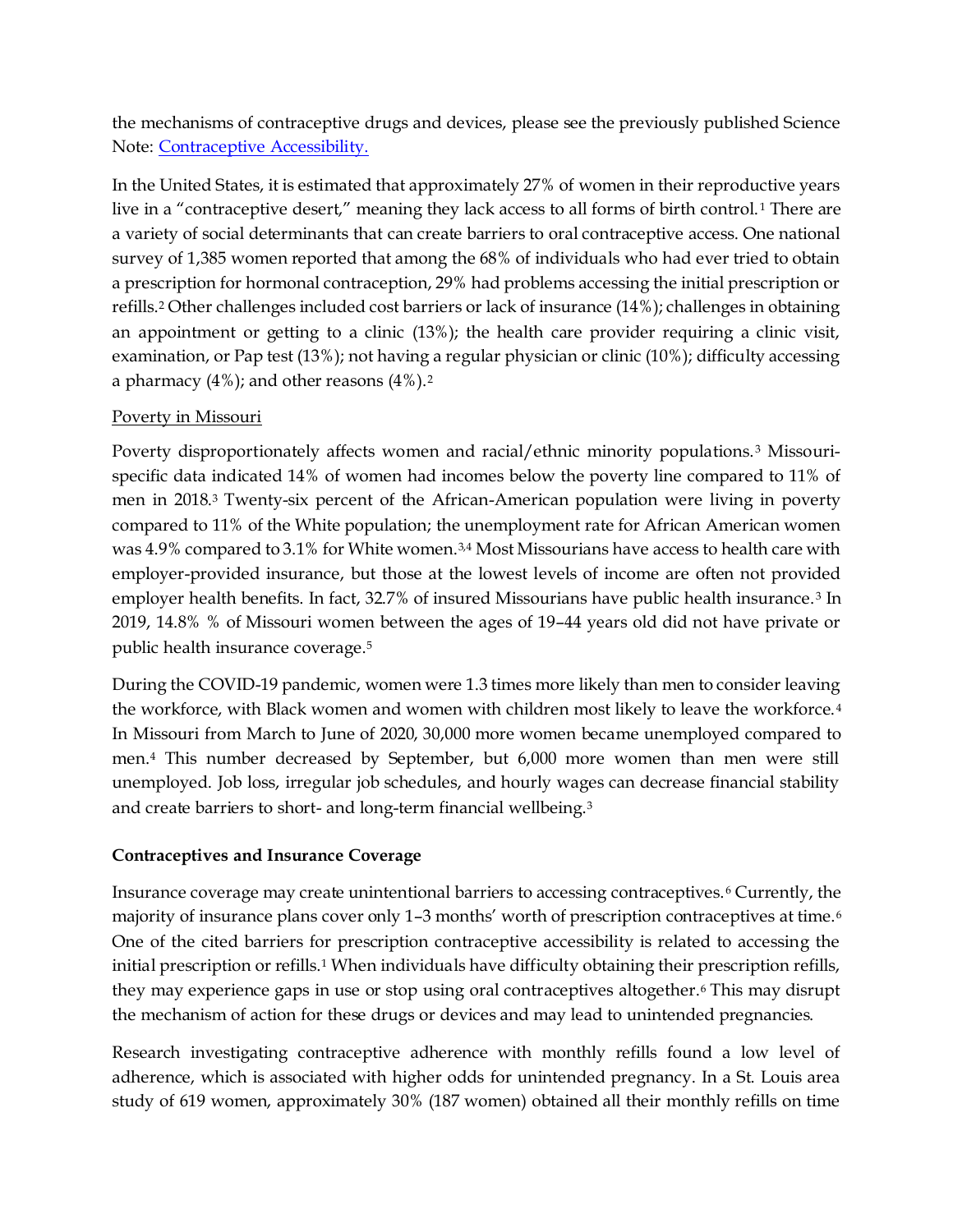and the remaining 70% of study participants were at an increased risk for an unintended pregnancy.<sup>7</sup> However, an increased supply of contraceptives to 1-year was found to improve adherence and contraceptive effectiveness.8,9 In a study of 82,000 women who received contraceptives from the California Family PACT program, women who received a 1-year supply of contraceptives were 28% more likely to adhere and continue their contraceptive plan compared to women who received a 3-month plan.<sup>8</sup> In a similar large study (84,000 women), those who receive a 1-year supply of contraceptives had a 30% reduction in the odds of having an unintended pregnancy and 46% reduction in the odds of having an abortion.<sup>9</sup>

Research suggests that increased supply of contraceptives to 1-year may be cost effective.8,10 A nationwide study investigating financial implications of 1-year supply of contraceptives in 24,300 female veterans found savings of \$87.12 per woman compared with the cost of four 3-month supplies (\$700.60 vs. \$787.72).<sup>10</sup> It is suggested the majority of cost savings is from the reduction of unintended pregnancies; over the course of one year, there was a reduction of 24 unintended pregnancies per 1000 women per year.<sup>10</sup>

Providing both over-the-counter and prescription contraceptive methods without a prescription via a pharmacist has the potential to improve contraceptive use and reduce unintended pregnancy rates. However not all insurance plans cover pharmacy-prescribed contraceptives. For more information about pharmacy access to contraceptives, please see the previously published Science Note: [Contraceptive Accessibility.](https://mostpolicyinitiative.org/science-note/contraceptive-accessibility/)

#### **State Legislation**

Twenty-two states and Washington, D.C. have policies expanding contraceptive coverage and availability (Figure  $11^{11}$ Twenty states and Washington D.C. have policies that have expanded contraceptive insurance coverage to one year, whereas two states (NM & NE) have expanded contraceptive coverage to 6 months.<sup>10</sup> New Jersey most recently signed a law extending 6-month coverage to 12-month supply prescriptions of contraceptives



Figure 1. States with expanded contraceptive coverage policies. 11

(December 2021). There are slight variations between state policies. For example, Oregon, Colorado, and Massachusetts must initially prescribe a 3-month supply of contraceptives before permitting a 12-month supply. <sup>11</sup> Lastly, South Carolina law extends year-long contraceptive